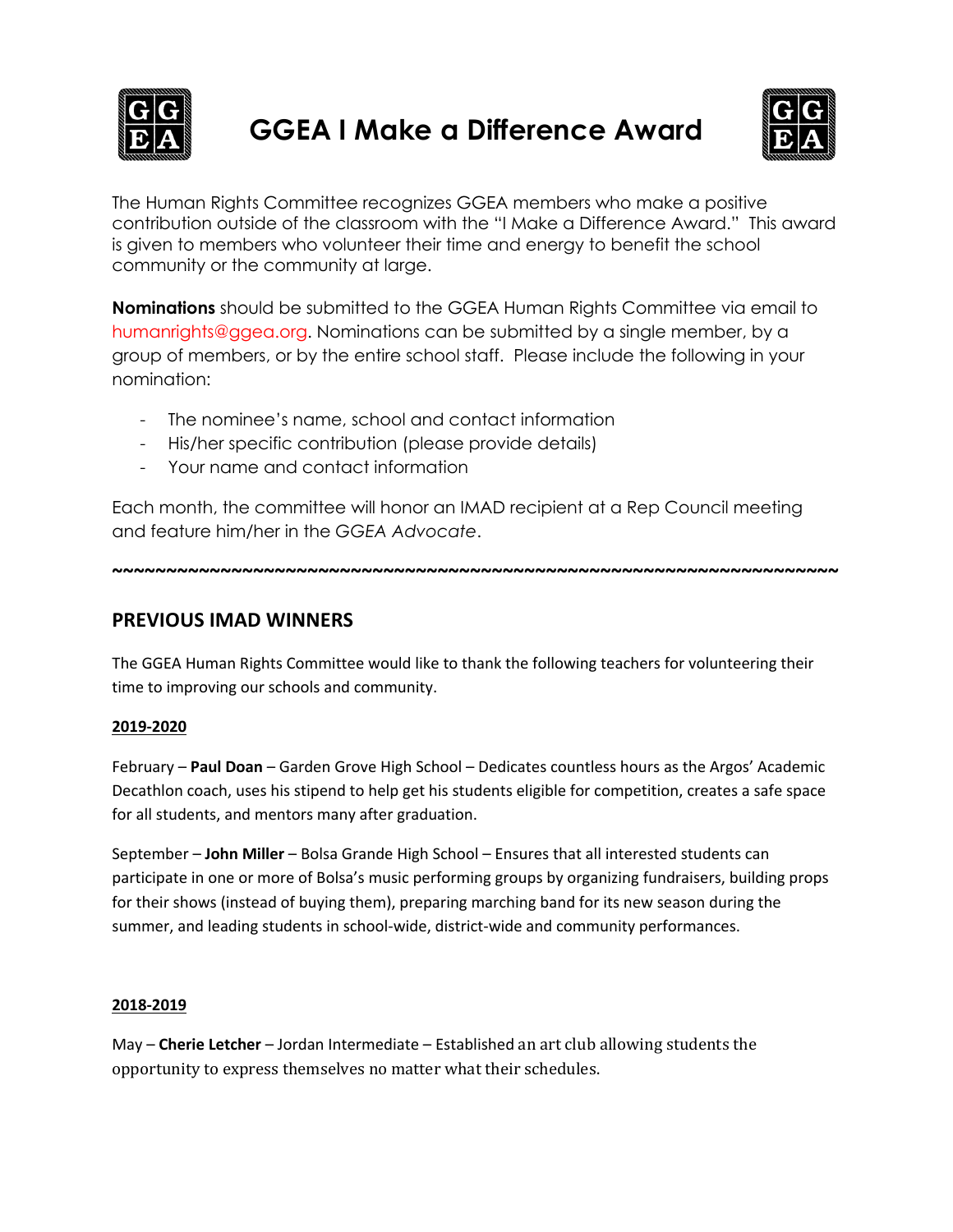April – **Polliann Shimmin** – Allen Elementary – Works with Colette's House helping families start over, advocates for children at Orangewood Children's Home, and even helps our abandoned furry friends!

March- **Vicky Lieu –** Santiago HS – Promotes STEM curriculum and classes through school clubs, organizes northern California college trip to inspire future STEM majors, and has been a two-time consecutive class advisor.

December – Bridget Lockhart – Rancho Alamitos High School – Organized the GGUSD Homegrown program, encouraged school pride with the "We are Rancho" campaign, and volunteers with the Seal Beach Animal Care Center.

November – **Amy Osborne** – Stanley Elementary - Took a leadership role in her school's PTA, organizes fundraisers for her school, completes earthquake kits, and runs the music program.

October – **Christena Harper** – Morningside Elementary – Special education advocate, writer and winner of a variety of grants to increase the amount of STEM activities.

## **2017-2018**

October – **Maura Mollner** – Simmons Elementary – Dedicated to her "adopt a family" program that ensures that families have winter clothing and provide students with books to read over the summer. 

November – **Shelly Wellins** – Bolsa Grande High School – Helped create a soup kitchen that feeds hundreds every week. She helps collect food, cooks and is in charge of the soup kitchen once a month. 

February – **Darci Gibson** – Mark Twain – Advocated bringing back the music program to the special education students at Mark Twain Special Education Center.

## **2016-2017**

September - **Jaydee Choompoo** - K-12 Nurse - Submitted a grant for students to receive eyeglasses and continuously follows up with families and their mental, dental and health care during home visits.

October – **Angela Nguyen** – Woodbury Elementary – Collect donations for the homeless in Garden Grove and Skid Row in Los Angeles. She also volunteers in Christ Church.

May - Camie Walker - Murdy Elementary - Implements exciting STEM lessons to her students, serves on GGEA's IPD Committee and presents at a number of conferences.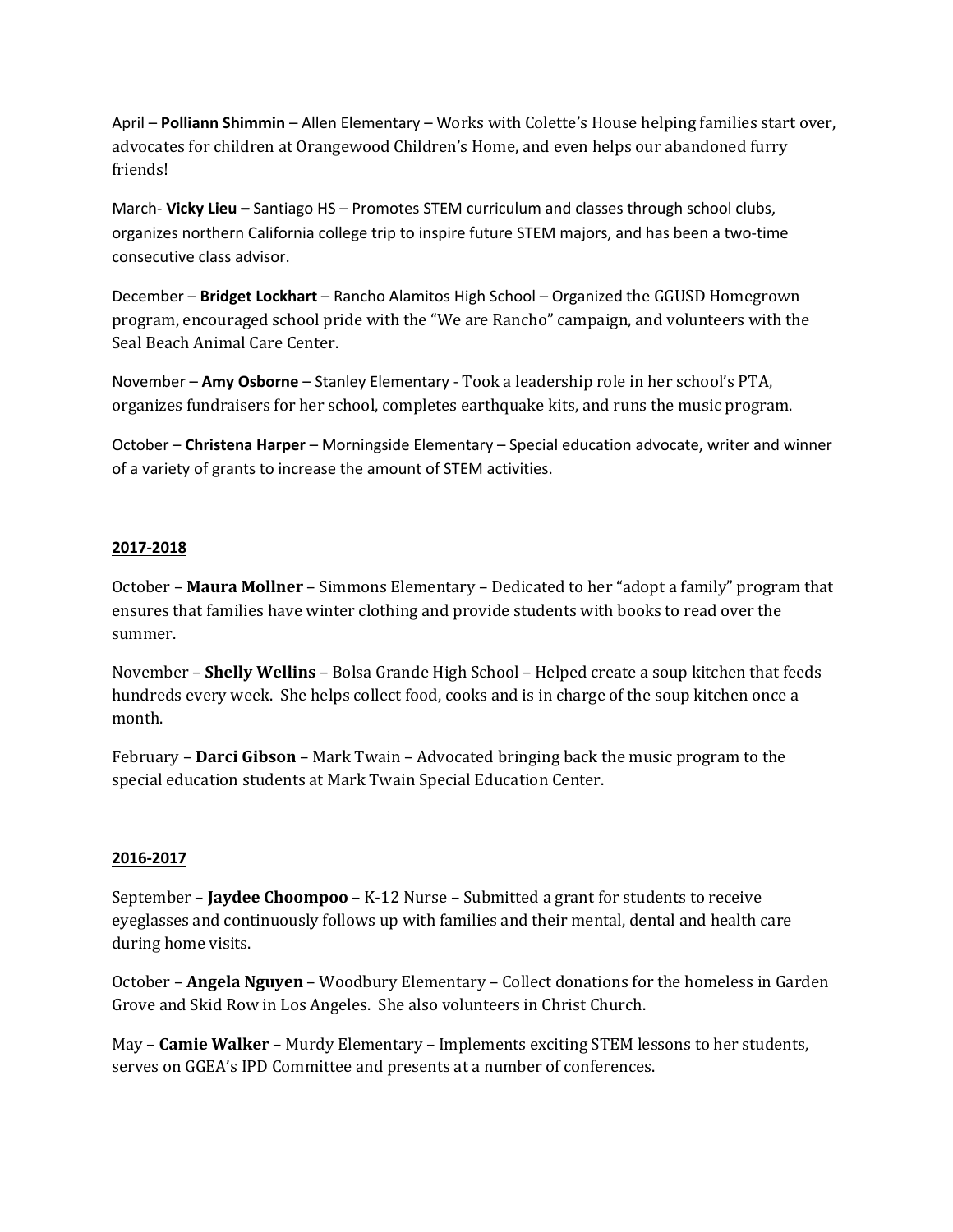May – **Vickie Miller** – Santiago High – Serves on a number of school councils and clubs and creates Christmas baskets for needy families.

## **2015-2016**

February – **Teresa Jackson** - Clinton Elementary – Founder and board member of Jackson's College Bound Foundation which helps send students to sports and science camps and provides scholarships for underprivileged students.

March – **Tisha Voeller** – Garden Grove High School – Coordinates student participation in the Sister City Association of Garden Grove Exchange Program which sends high school students to South Korea during spring break.

April – **Kathleen Nash** – Rancho Alamitos High School – Organized a positive way for general and special education students to express themselves artistically through RAHS's T-Shirt Club.

May – **Jisun Kim** – Woodbury Elementary – Organized a school wide recycling program and dedicates a number of hours to Woodbury's running club.

## **2014-2015**

October – **Dr. Dee Chester** - Fitz Intermediate – Dedicated over 1,500 hours to teaching Disaster Preparedness and school safety.

November – **Kelly Nolan** – Paine Elementary – Committed to numerous charitable organizations, such as the Pediatric Cancer Research Foundation and local food banks, and to school clubs.

February – **Lloyd Stone** – Doig Intermediate – Fostered a growing parent community, created a scholarship fund for students graduating from Santiago High School, and created several programs that promoted community and culture.

April – **Diana Parcell** – Bell Intermediate – Created and openly offers a website loaded with science teacher resources.

## **2013-2014**

September – **Kristen McCullough** – Jordan Intermediate – Promoted the appreciation and participation in the arts by producing yearly musicals and organized fieldtrips for her students to enjoy the local arts.

January – **Amanda LaPera** – La Quinta High School – Serves on the board of the National Alliance on Mental Illness, Orange County and is the author of Losing Dad, a book about paranoid schizophrenia.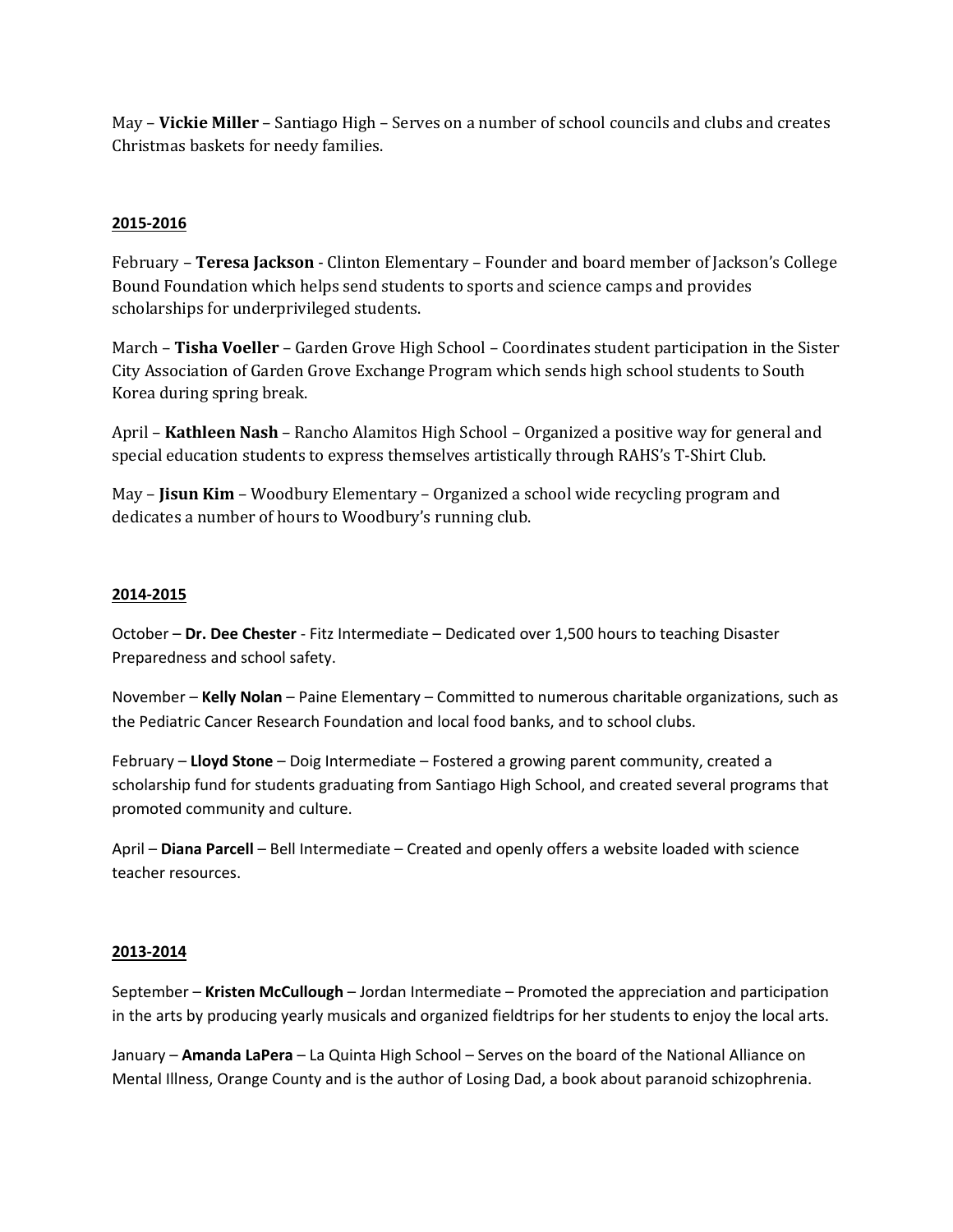February – **Roben Alarcon** – Eisenhower Elementary – Organized yearly Christmas deliveries to disadvantaged youth in her school and community.

March – **Elizabeth Bryan** and **Kelly Anderson** – Bolsa Grande High School – Created a volunteer reading club and writers' workshop for their ELD students creating a positive learning and college-going environment.

April – **Terry Shepard** – Paine Elementary – Helped raise thousands of dollars towards the Pediatric Cancer Research Foundation.

May – **Peggy Talsma** – Evans Elementary – Targeted student health by coordinating the Marine Corps Youth Physical Fitness Program for the past 20 years.

## **2012 – 2013**

September – **Quynh-Trang Nguyen** – Bolsa Grande High School – Organized the Vietnamese Culture Nights which included student, parent and community involvement.

November – **Janet Fettig** and **Anthony Maytorena** – McGarvin Intermediate – Coordinated numerous after-school and lunchtime events to promote community spirit and student health.

January – **Ellen McLeod** – Bell Intermediate – Led her special education students in planning the annual Thanksgiving feast for Bell Intermediate and counseled students and families.

March – **Alison Hartson** – Rancho Alamitos High School – Organized scholarships for low-income students and campaigned for SB 52 The California Disclosure Act, which pushes for transparency in political campaigning.

## **2011-2012**

January – **Jason Oda** – La Quinta High School – Advised the LQHS DJ Club which demonstrates its talents at various school events.

March – **Cindy Riberio** – McGarvin Intermediate – Organized the yearly Washington, D.C. trip and Career Day at McGarvin.

April – **Adam Wemmer** – Pacifica High School – Helped create and share curriculum featuring the history of the Vietnamese and Hispanic communities.

## **2010-2011**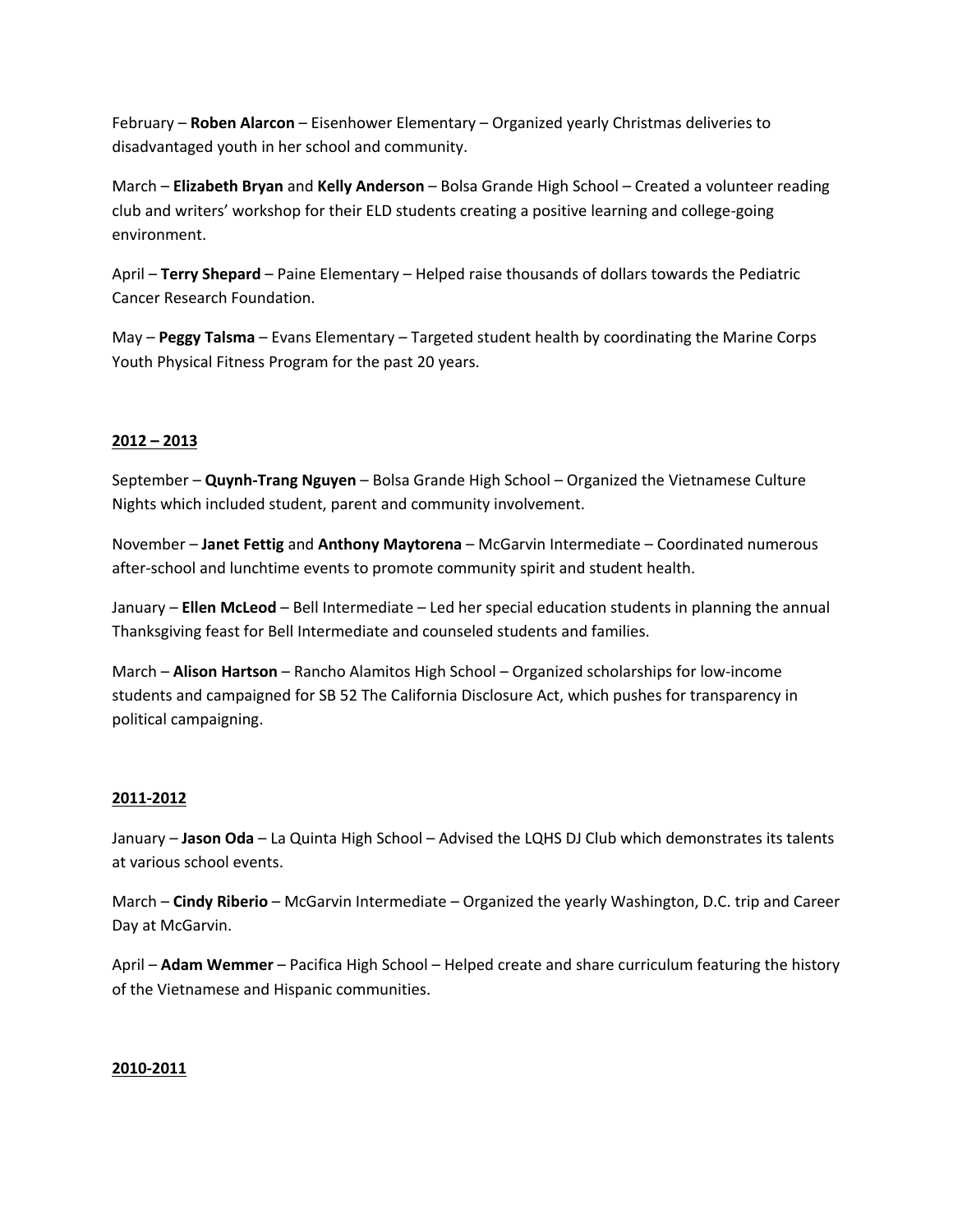January – **Adriana Alba** – Garden Grove High School – Utilized her training in inter-ethnic relations to promote tolerance and celebrate diversity as the Bridges advisor and serve as a GSA advisor.

March – **Dana Guns** – Walton Intermediate – Prepared PSAT classes for 8<sup>th</sup> graders; volunteers with the Boy Scouts, her community church, and with the El Modena Grad Nite Committee; and is a member of the Professional Auxiliary of the Assistance League of Orange County.

April – **Tim Acquarelli** – Crosby Elementary – Organized a sports league for students to promote student health.

May – **Jason Lupei** – Rancho Alamitos High School – Helped raise over \$20,000 for AIDS research and advocates against human trafficking.

## **2003-2004**

Monica Hernandez Kendra Struck Merlin Allred

## **2001-2002** Gordon Enders Thanh Nguyen

**2000-2001** Monica Hernandez Annelle Simmons

# **1999-2000**

Nancy Jo Price

## **1998-1999**

Lucy Ewell Kevin Ferguson Roxi Moore Karen Condon

# **1997-1998**

Gail Martinez Christina Cole

# **1996-1997**

Vivian Cutler Diane Acosta Sylvia Krenzien Stan Cowen Sharon Franke Joyce Yoo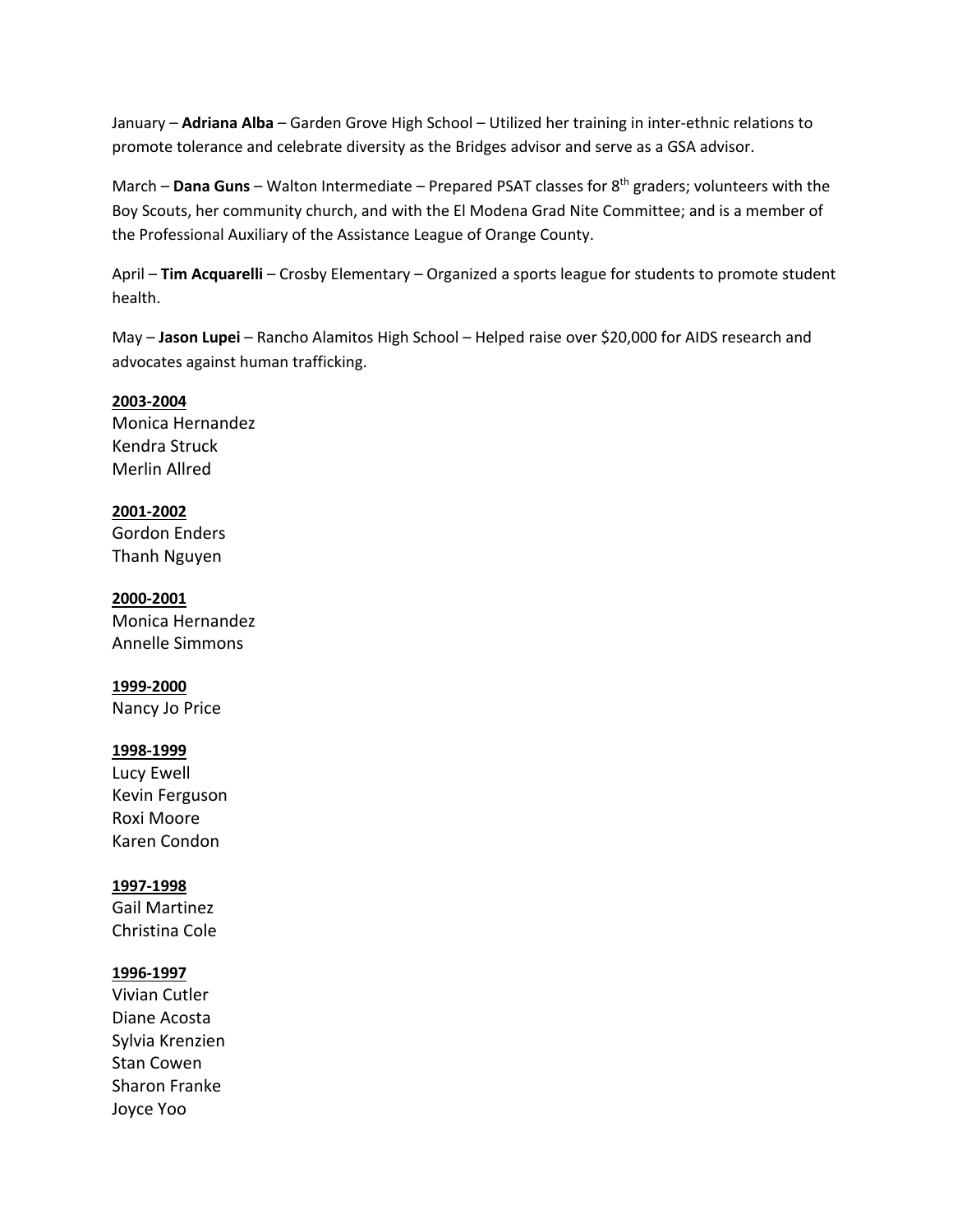## Adele Pequet

#### **1995-1996**

Cindy Monty Bev Cox Ken Kunkel Karen Moeller Teri Rocco Ron Heusser

## **1994-1995**

Loretta Kenney Claire Purcell Donna Moore Jane Zettler

## **1993-1994**

Sally McAuley Sheryl Reyes Vivian Taggart Robert Crabb Dorothy Taguchi Marlene McConville Annette Watson

## **1992-1993**

Vickie Toutz Sue Daily Barbara Zeno Kathleen Decker Emmy Lou Swanson Terry Shanahan Bill Fike Marelle Dorsey

#### **1991-1992**

Gayle Santiago Jean Blakey Hank Hodgdon Susan Martin Jim Keltner Ellen McLeod Sandi Poochigian MaryAnn Smith